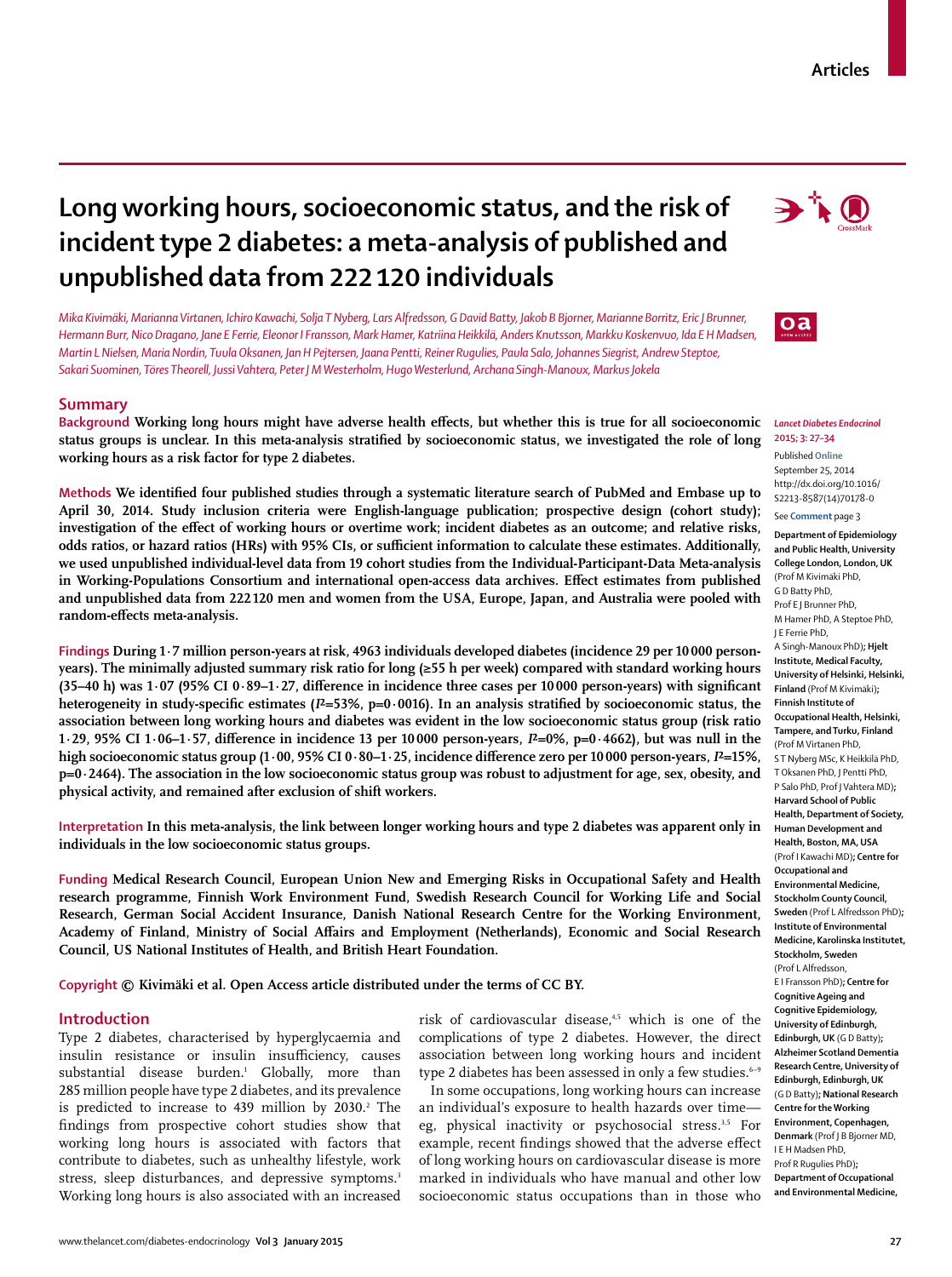**Bispebjerg University Hospital, Copenhagen, Denmark**  (M Borritz MD, M L Nielsen MD)**; Federal Institute for Occupational Safety and Health, Berlin, Germany**  (H Burr PhD); **Institute for Medical Sociology, Medical Faculty, University of Düsseldorf, Düsseldorf, Germany** (Prof N Dragano PhD, Prof J Siegrist PhD)**; School of Social and Community Medicine, University of Bristol, Bristol, UK** (J E Ferrie)**; School of Health Sciences, Jönköping University, Jönköping, Sweden**  (E I Fransson)**; Stress Research Institute, Stockholm University, Stockholm, Sweden**  (E I Fransson, Prof T Theorell MD, Prof H Westerlund PhD)**; School of Medicine, University of Tampere, Tampere, Finland** (K Heikkilä)**; Department of Health Sciences, Mid Sweden University, Sundsvall, Sweden** (Prof A Knutsson PhD)**; Department of Public Health, University of Helsinki, Helsinki, Finland** (Prof M Koskenvuo MD)**; Department of Psychology, Umeå University, Umeå, Sweden** (M Nordin PhD)**; Danish National Centre for Social Research, Copenhagen, Denmark** (J H Pejtersen PhD)**;** 

**Department of Public Health and Department of Psychology, University of Copenhagen, Copenhagen, Denmark**  (Prof R Rugulies)**; Department of Psychology, University of Turku, Turku, Finland** (P Salo)**; Folkhälsan Research Center,**

have high socioeconomic status jobs.5 Findings from two Japanese studies lend indirect support that this might also be the case in relation to incident type 2 diabetes.<sup>6,7</sup> In a study of industrial employees who were mostly manual workers, the risk of incident type 2 diabetes was increased in those working long hours,<sup>6</sup> whereas in another study of only office employees there was no increase in the risk of diabetes.7 These two studies also differed in several other respects, including the setting, measurement of working hours, and incident diabetes. Therefore, whether the discrepant results are due to factors other than socioeconomic status is not known.

Using a socioeconomic status-stratified meta-analysis, we tested the hypothesis that an association between working hours and type 2 diabetes would be stronger in individuals with a low socioeconomic status than in those with a high socioeconomic status.

## **Methods**

## **Search strategy and selection criteria**

We undertook a meta-analysis, in accordance with the PRISMA guidelines,<sup>10</sup> of published studies identified in a systematic review and supplemented this with unpublished individual-level data to assess the status of long working hours as a risk factor for type 2 diabetes. We did a systematic search of the literature up to April 30, 2014, in PubMed and Embase, using the following terms with no restrictions: for exposure we used "(working and hours) or (overtime) or (overtime and work)", and for outcome we used "(diabetes) or (prediabetes) or (diabetes and mellitus) or (impaired and fasting and glucose) or (glucose) or (impaired and glucose and tolerance) or (borderline and diabetes) or (blood and glucose) or (haemoglobin and A) or (glycosylated)". We also searched the reference lists of all relevant publications that were identified. Additionally, we



#### *Figure 1***: Study selection**

IPD-Work=Individual-Participant-Data Meta-analysis in Working Populations Consortium. ICPSR=Inter-University Consortium for Political and Social Research. UK DS=UK Data Service.

used the Institute of Scientific Information Web of Science to retrieve all the study reports citing the studies identified in the search.

MKi and MV independently reviewed the titles and abstracts of the studies identified by the literature search to identify potentially relevant studies using a broad range of criteria for exposure (work hours) and outcome (diabetes) to further assess eligibility. Selected full articles were reviewed by MKi and MV to ascertain whether they met the inclusion criteria.

We included studies that met the following criteria: English language publication; prospective design (cohort study) with individual-level exposure and outcome data; investigation of the effect of working hours or overtime work; incident diabetes as the outcome; and relative risks, odds ratios, or hazard ratios (HRs) with 95% CIs reported or sufficient information provided to calculate these estimates.

# **Unpublished individual-participant data**

We gathered individual-level data by searching collections of the Inter-University Consortium for Political and Social Research (ICPSR) and the UK Data Service to identify eligible large-scale cohort studies for which data were publicly available. Eleven cohort studies were identified.<sup>11-21</sup> Furthermore, we included individual-level data from eight relevant cohort studies from the Individual-Participant-Data Meta-analysis in Working Populations (IPD-Work) Consortium.<sup>22-30</sup>

Each constituent study from the IPD-Work Consortium, ICPSR, and the UK Data Service was approved by the relevant local or national ethics committees, and all participants gave informed consent to take part.

In all these datasets, we defined long working hours as 55 h or more of work per week and the reference category as 35–40 h of work per week.<sup>4</sup> As previously,<sup>22</sup> we defined socioeconomic status on the basis of occupational title categorised into high (eg, managers or directors), intermediate (eg, clerical, sales, or skilled non-manual), and low (eg, manual workers). Information about occupation was not available in one study and socioeconomic status was defined on the basis of a participant's self-reported highest educational qualification.<sup>28</sup> Covariates were age, sex, smoking, BMI, physical activity, and alcohol consumption. Additionally, we assessed shift work, a known risk factor for type 2 diabetes.31,32 Incident type 2 diabetes was ascertained with blood testing,<sup>33</sup> or records from health registers or self-reports (appendix).

### **Statistical analysis**

The open-access studies had self-reported incident diabetes without a precise date so we used logistic regression to calculate odds ratios and 95% CIs for the association between working hours and incident type 2 diabetes in each study. In the IPD-Work studies,<sup>22-30</sup> the date of diagnosis was available and the proportional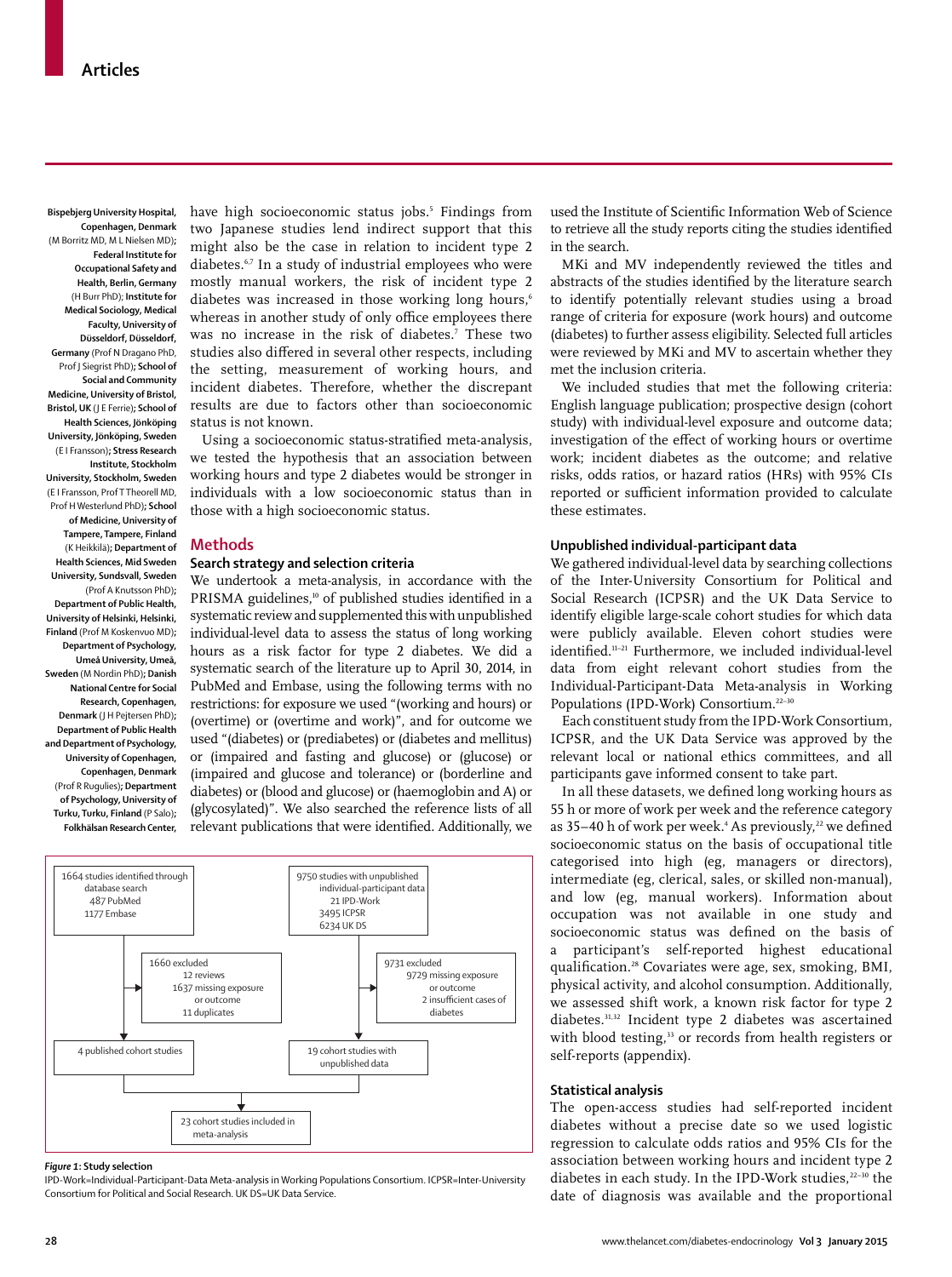hazards assumption was not violated, so we used Cox proportional hazards models to generate HRs and 95% CIs. Because the incidence of type 2 diabetes was low, odds ratios were judged to be close approximations of relative risk. They were therefore combined with HRs, resulting in a common estimate of effect size (appendix). Absolute differences in incidences of diabetes were calculated by first ascertaining the incidence in the reference group of participants working normal hours (35–40 h) using sample-size weighted mean. This base incidence was then multiplied by the meta-analysis HR estimate for long working hours to calculate absolute incidence difference associated with long working hours.

In published studies, the associations were reported as HRs or odds ratios and regarded as relative risk ratios in our analysis. From these studies, we obtained categories for long working hours and normal working hours (reference) that were closest to those used in the individual-participant datasets (≥55 h *vs* 35–40 h worked

per week). Conventional meta-analytical methods were used to combine results from the individual-level datasets and estimates from studies identified in the systematic literature search.

The base model in all analyses was minimally adjusted, including only age and sex in addition to working hours. To assess the effect of known diabetes risk factors on the association, we did multivariable (maximally adjusted) analyses. In the individual-participant datasets, these models were adjusted for age, sex, socioeconomic status (except in socioeconomic status-specific analyses), smoking, alcohol consumption, BMI, and physical activity.

We assessed heterogeneity of the study-specific estimates using the *I*² statistic (a higher value indicates a greater degree of heterogeneity) and provided summary estimates of the random-effects analysis.<sup>34</sup> To assess the hypothesised effect modification by socioeconomic status, we stratified the study-specific analyses by socioeconomic status and pooled the study-specific estimates separately for low, intermediate, and high

(Prof S Suominen MD)**; Nordic School of Public Health, Göteborg, Sweden** (Prof S Suominen)**; Department of Public Health, University of Turku, Turku, Finland**  (Prof S Suominen, Prof J Vahtera)**; Turku University Hospital, Turku, Finland**  (Prof J Vahtera)**; Occupational and Environmental Medicine, Uppsala University, Uppsala, Sweden**  (Prof P J M Westerholm MD)**; Inserm U1018, Centre for Research in Epidemiology and** 

**Helsinki, Finland**

**Population Health, Villejuif, France** (A Singh-Manoux)**; and Institute of Behavioral Sciences, University of Helsinki, Helsinki, Finland** (M Jokela PhD)

|                            | Year* | Country    | Number of<br>participants | Number (%) of<br>women | Mean age at<br>baseline<br>(years; SD) | Number (%) of<br>participants<br>with lona<br>working hours | <b>Number</b><br>of<br>diabetes<br>cases | Method of<br>ascertainment | Mean<br>follow-up<br>(years; SD) | Person-<br>years | Incidence<br>per<br>10000<br>person-<br>years† | Socio-<br>economic<br>status<br>strati-<br>fication‡ |
|----------------------------|-------|------------|---------------------------|------------------------|----------------------------------------|-------------------------------------------------------------|------------------------------------------|----------------------------|----------------------------------|------------------|------------------------------------------------|------------------------------------------------------|
| Unpublished studies        |       |            |                           |                        |                                        |                                                             |                                          |                            |                                  |                  |                                                |                                                      |
| ACL <sup>11</sup>          | 1986  | <b>USA</b> | 1493                      | 787 (53%)              | 44.5(13.7)                             | 178 (12%)                                                   | 163                                      | Self-report                | 12.6(4.2)                        | 18785            | 87 <sup>†</sup>                                | Yes                                                  |
| Alameda <sup>12</sup>      | 1973  | <b>USA</b> | 1461                      | 484 (33%)              | 44.1(9.6)                              | 148 (10%)                                                   | 127                                      | Self-report                | 25.5(0.4)                        | 37278            | 34 <sup>†</sup>                                | Yes                                                  |
| BCS1970 <sup>19</sup>      | 2004  | <b>UK</b>  | 6447                      | 3100 (48%)             | 33.8(1.8)                              | 369 (6%)                                                    | 51                                       | Self-report                | 4.0(0.2)                         | 25483            | 20+                                            | Yes                                                  |
| BHPS <sup>17</sup>         | 1991  | <b>UK</b>  | 15238                     | 7836 (51%)             | 34.1(11.1)                             | 1165 (8%)                                                   | 267                                      | Self-report                | 6.4(4.0)                         | 96877            | 28+                                            | Yes                                                  |
| HILDA <sup>21</sup>        | 2005  | <b>AUS</b> | 4856                      | 2322 (48%)             | 41.4(12.6)                             | 542 (11%)                                                   | 77                                       | Self-report                | 4.0(0.1)                         | 19443            | 40 <sup>+</sup>                                | Yes                                                  |
| MIDUS <sup>14</sup>        | 1995  | <b>USA</b> | 2954                      | 1540 (52%)             | 44.9(8.9)                              | 394 (13%)                                                   | 188                                      | Self-report                | 8.9(0.4)                         | 26355            | 71 <sup>†</sup>                                | Yes                                                  |
| NCDS <sup>18</sup>         | 2000  | <b>UK</b>  | 7678                      | 3697 (48%)             | 42.0(0.0)                              | 594 (8%)                                                    | 207                                      | Self-report                | 8.3(0.4)                         | 63555            | 33 <sup>†</sup>                                | Yes                                                  |
| NHANES-I <sup>13</sup>     | 1982  | <b>USA</b> | 4976                      | 2835 (57%)             | 48.9(10.6)                             | 484 (10%)                                                   | 228                                      | Self-report                | 9.1(1.5)                         | 45153            | 50+                                            | Yes                                                  |
| UndSoc <sup>20</sup>       | 2009  | <b>UK</b>  | 10969                     | 6183 (56%)             | 42.5(12.5)                             | 559 (4%)                                                    | 259                                      | Self-report                | 2.9(0.3)                         | 31809            | 81 <sup>†</sup>                                | Yes                                                  |
| WLSG <sup>15</sup>         | 1992  | <b>USA</b> | 5524                      | 2907 (53%)             | 54.1(0.5)                              | 744 (13%)                                                   | 493                                      | Self-report                | 11.2(0.3)                        | 61684            | 80+                                            | Yes                                                  |
| WLSS <sup>16</sup>         | 1993  | <b>USA</b> | 2569                      | 1376 (54%)             | 52.6(7.0)                              | 355 (14%)                                                   | 222                                      | Self-report                | 11.2(0.5)                        | 28900            | 77 <sup>†</sup>                                | Yes                                                  |
| FPS <sup>29</sup>          | 2000  | Finland    | 43600                     | 35128 (81%)            | 44.5(9.4)                              | 1387 (3%)                                                   | 1107                                     | Health register            | 9.6(1.1)                         | 418093           | 26                                             | Yes                                                  |
| HeSSup <sup>28</sup>       | 1998  | Finland    | 15931                     | 8856 (56%)             | 39.5(10.2)                             | 1386 (9%)                                                   | 128                                      | Health register            | 6.9(0.4)                         | 110670           | 12                                             | Yes                                                  |
| Whitehall II <sup>23</sup> | 1985  | <b>UK</b>  | 7263                      | 2197 (30%)             | 49.0(5.8)                              | 726 (10%)                                                   | 579                                      | <b>Blood test</b>          | 12.6(3.3)                        | 91670            | 63                                             | Yes                                                  |
| WOLF N <sup>25</sup>       | 1996  | Sweden     | 4576                      | 759 (17%)              | 43.9(10.3)                             | 52(1%)                                                      | 49                                       | <b>Blood test</b>          | 11.6(1.2)                        | 52967            | 9                                              | Yes                                                  |
| WOLF S <sup>24</sup>       | 1992  | Sweden     | 5497                      | 2372 (43%)             | 41.4(11.0)                             | 227 (4%)                                                    | 80                                       | <b>Blood test</b>          | 14.4(1.9)                        | 79425            | 10                                             | Yes                                                  |
| COPSOO-l <sup>26</sup>     | 1997  | Denmark    | 1798                      | 870 (48%)              | 40.6(10.6)                             | 109 (6%)                                                    | 47                                       | Health register            | 12.6(2.0)                        | 22621            | 21                                             | Yes                                                  |
| COPSOQ-II <sup>27</sup>    | 1998  | Denmark    | 3320                      | 1747 (53%)             | 42.6(10.2)                             | 175 (5%)                                                    | 21                                       | Health register            | 5.9(0.6)                         | 19709            | 11                                             | Yes                                                  |
| DWECS <sup>30</sup>        | 2000  | Denmark    | 5505                      | 2573 (47%)             | 41.8(11.0)                             | 439 (8%)                                                    | 68                                       | Health register            | 9.8(1.4)                         | 53693            | 13                                             | Yes                                                  |
| Published studies          |       |            |                           |                        |                                        |                                                             |                                          |                            |                                  |                  |                                                |                                                      |
| Kawakami <sup>6</sup>      | 1999  | Japan      | 2194                      | $\mathbf 0$            | 37.1                                   | 351 (16%)                                                   | 34                                       | <b>Blood test</b>          | 8.0                              | 17451            | 19                                             | <b>No</b>                                            |
| Nakanishi <sup>7</sup>     | 2001  | Japan      | 1266                      | $\mathbf{0}$           | $46 - 75$                              | 174 (14%)                                                   | 54                                       | <b>Blood test</b>          | 5.0                              | 6330             | 85                                             | <b>No</b>                                            |
| Kroenke <sup>8</sup>       | 2007  | <b>USA</b> | 62574                     | 62574 (100%)           | 38.85                                  | 1482 (2%)                                                   | 365                                      | Self report                | 5.6                              | 351363           | 10                                             | <b>No</b>                                            |
| Eriksson <sup>9</sup>      | 2013  | Sweden     | 4431                      | 2707 (61%)             | 46.75                                  | 2997 (68%)                                                  | 149                                      | <b>Blood test</b>          | 10.1                             | 44865            | 33                                             | <b>No</b>                                            |
| Total                      |       |            | 222120                    | 153067 (69%)           | 43.35                                  | 15047 (7%)                                                  | 4963                                     |                            | 7.6                              | 1724179          | 28.8                                           |                                                      |

\*Baseline year for unpublished studies and publication year for published studies. †Incidence calculated by use of total follow-up (incidence dates were not available); in the other studies, each participant was followed up from the date of their baseline assessment to the earliest incident of diabetes, death, or the end of follow-up. ‡Included in socioeconomic-status-stratified analyses. §SD was not available for the published studies.

 *Table:* **Characteristics of participants from unpublished and published studies**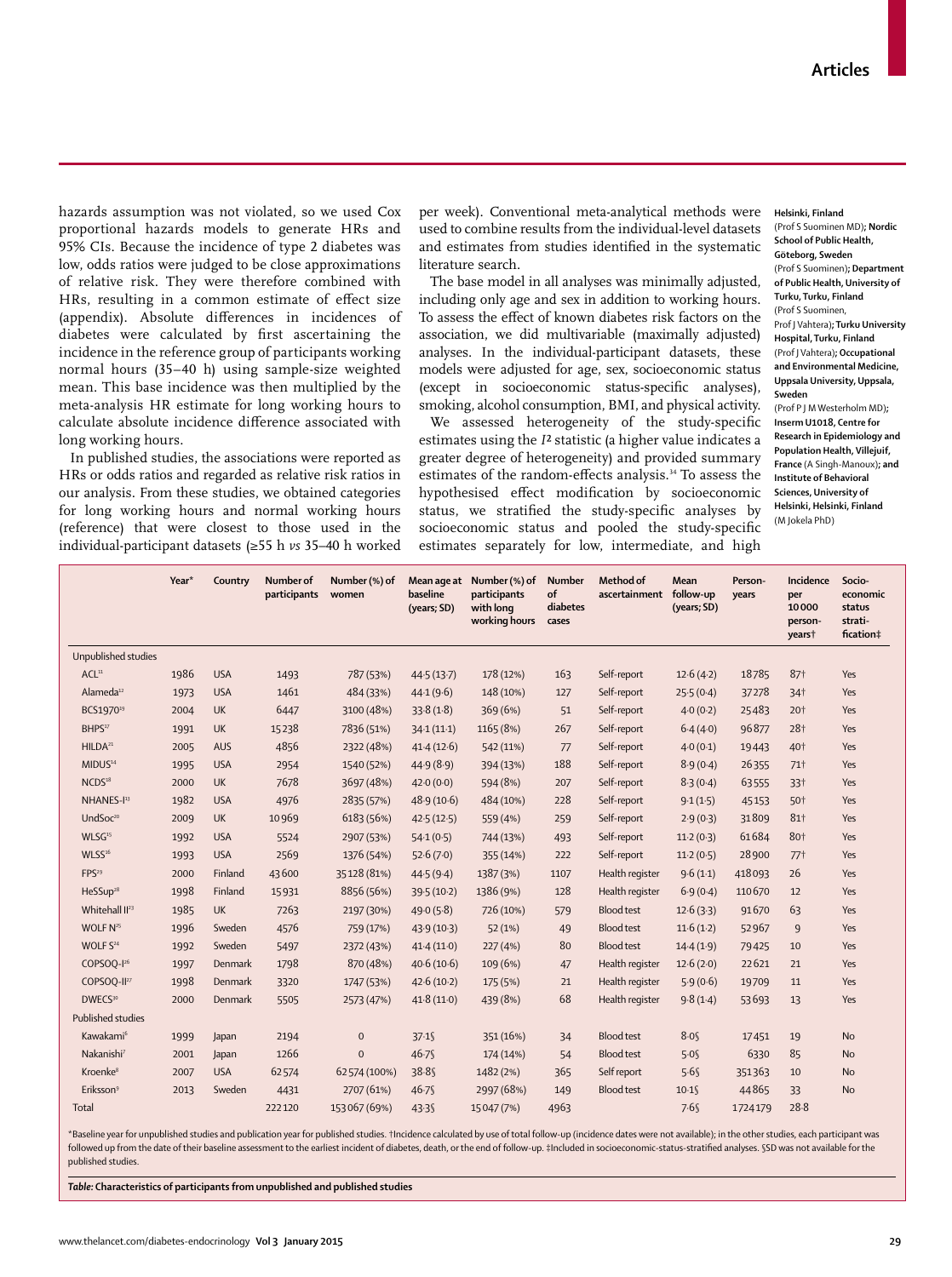Correspondence to: Prof Mika Kivimäki, Department of Epidemiology and Public Health, University College London, 1–19 Torrington Place, London WC1E 6BT, UK **m.kivimaki@ucl.ac.uk** For the **Inter-University Consortium for Political and Social Research** see http://www.icpsr.umich.edu/ icpsrweb/ICPSR/ For the **UK Data Service** see http://ukdataservice.ac.uk/ See **Online** for appendix

socioeconomic status groups. We used *z* statistics to ascertain whether the association between long working hours and type 2 diabetes was stronger in the low socioeconomic status group than in the high socioeconomic status group (appendix). Prespecified subgroup differences in the working hours-diabetes association according to the method of diabetes ascertainment (self-reported *vs* national health registers or blood-based test), length of follow-up (<5 years *vs* >5 years), study location (the USA, Europe, Japan, or Australia), sex (female *vs* male), age group (>50 year *vs*  $<$ 50 years), and obesity (BMI  $<$ 30 kg/m<sup>2</sup> vs >30 kg/m<sup>2</sup>) status were also assessed with *z* statistics. Additionally, we repeated the analysis after excluding the first 3 years of follow-up to reduce reverse causation bias.

Study-specific data from the IPD-Work studies was analysed using SAS (version 9.2). Data analysis of ICPSR and the UK Data Service studies was done using Stata (version 11.2), which was also used to compute the results of all meta-analyses.

### **Role of the funding source**

The study funders did not contribute to the study design and had no role in data gathering, analysis, or interpretation, or the writing of the report. MKi, STN, and MJ had full access to all unpublished individual-level data in this meta-analysis (with the exception of data from COPSOQ-I,<sup>26</sup> COPSOQ-II,<sup>27</sup> and DWECS,<sup>30</sup> which were analysed by IEHM) and take final responsibility for the decision to submit for publication.

## **Results**

We identified 1664 published studies through our literature search (figure 1). Of these, 1660 studies were not eligible and were excluded, and four cohort studies met the inclusion criteria for the meta-analysis. These studies were from Japan,<sup>6,7</sup> the USA,<sup>8</sup> and Sweden (table).9 Of the unpublished cohort studies from ICPSR, the UK Data Service, and IPD-Work, 19 studies from the USA, the UK, Finland, Sweden, Denmark, and Australia were eligible for inclusion in the



*Figure 2:* **Random-eff ects meta-analysis of unpublished and published studies of minimally adjusted association between working long hours and incident type 2 diabetes**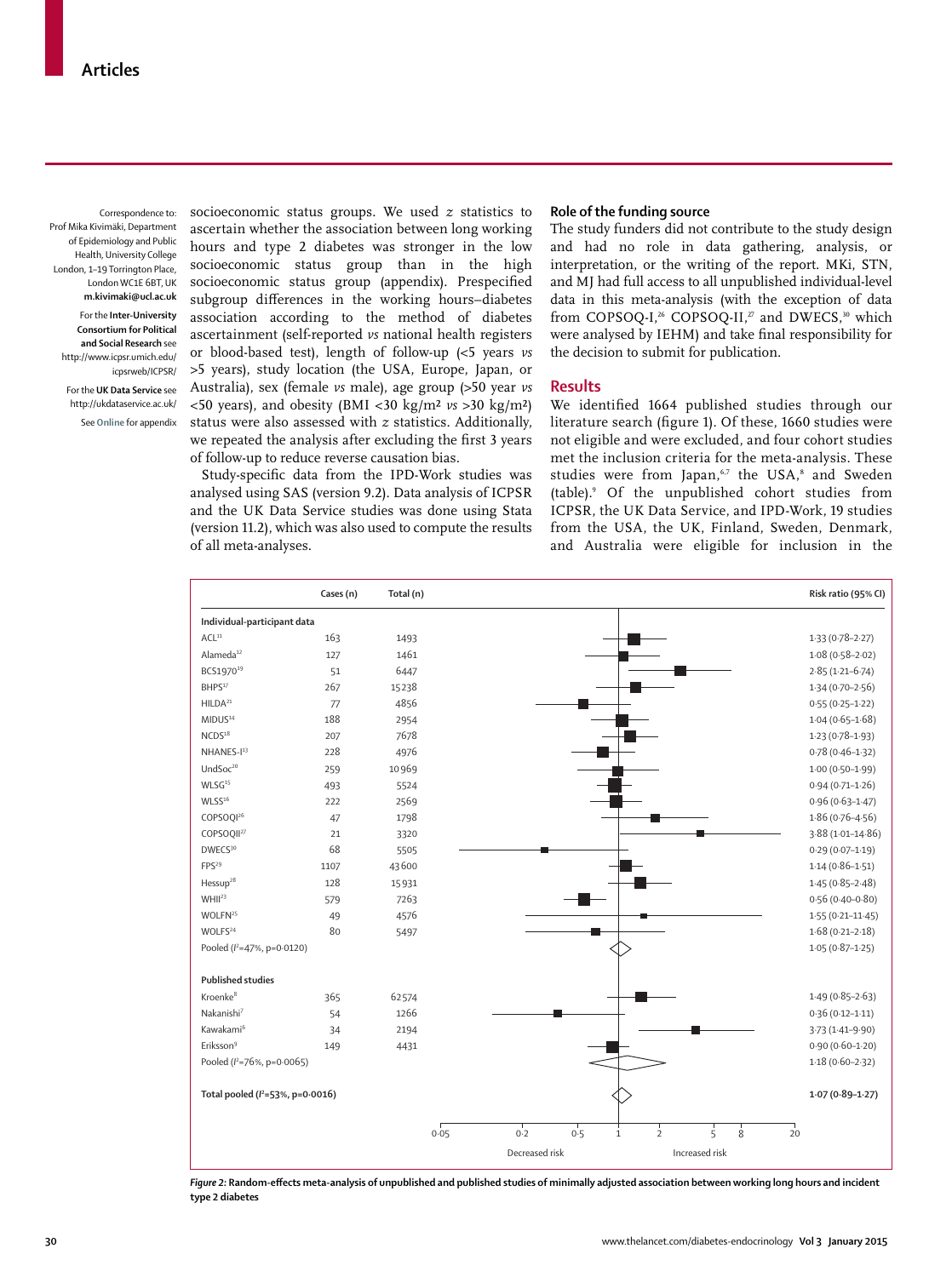1·07 (0·89–1·27)

1·08 (0·91–1·26)

www.thelancet.com/diabetes-endocrinology **Vol 3 January 2015 31**

meta-analysis.11–30 The published and unpublished data represented 222 120 men and women with 4963 incident cases of diabetes over 1·7 million person-years of follow-up (mean 7·6 years).

**Total**

**Diagnosis method** Self-report

4963

222120

126739

2647

The definitions of long and normal working hours varied between the published studies,<sup>6-9</sup> whereas the definition was uniform in the unpublished studies ( $\geq 55$  h vs 35–40 h worked per week).<sup>11-30</sup> In the Japanese study of industrial employees, long hours entailed working for more than 53 h per week, $^{\circ}$  the corresponding threshold was longer than 55 h per week in the Japanese study of male office workers<sup>7</sup> and more than 60 h per week in a US study of female nurses.8 In a study of the Swedish working population, long working hours were assessed with a question about whether the participants worked overtime.<sup>9</sup> The proportion of employees working long hours ranged from  $1.1\%$  to  $13.8\%$  in unpublished studies<sup>11-30</sup> and from 2 $\cdot$ 5% to 67 $\cdot$ 6% in published studies.<sup>6-9</sup>

In published studies, an oral glucose tolerance test was used to ascertain diabetes in one study,<sup>9</sup> fasting glucose was used to define diabetes in two studies,<sup>6,7</sup> and diabetes was self-reported in one study.8 In the unpublished studies, the oral glucose tolerance test was used to ascertain diabetes in one study,<sup>23</sup> electronic patient records in seven studies,<sup>23-30</sup> and self-report in 11 studies.11–21 The mean incidence of diabetes per 10 000 person-years was 28·8 (range 9–87; table). 70·1% of the variation in diabetes incidence between studies was due to differences in age and sex distributions of the study population, length of follow-up, and the method used to define incident diabetes.

Figure 2 shows the results of the meta-analyses for both unpublished (n=151655) $11-30$  and published studies  $(n=70 465)$ .<sup>6–9</sup> In the minimally adjusted model, the summary risk ratio for incident type 2 diabetes was 1·07 (95% CI  $0.89-1.27$ , difference in incidence three cases per 10 000 person-years) for people working long hours compared with those working standard hours (*I*²=53%,  $p=0.0016$ ; figure 2). The relative risk for people working long hours compared with those working normal hours was similar in unpublished and published studies. Heterogeneity in the study-specific estimates was significant in both unpublished and published studies (*I*²=47%, p=0·0120, and *I*²=76%, p=0·0065, respectively; figure 2).

Figure 3 shows the results from additional analyses that were done to identify sources of heterogeneity between the studies (some data were missing in these subgroup analyses). The association between long working hours and diabetes was stronger in the low socioeconomic status group (risk ratio  $1.29$ ,  $95\%$  CI  $1.06-1.57$ , difference in incidence 13 cases per 10 000 person-years) than in the high socioeconomic status group (1·00, 0·80–1·25, zero per  $10000$  person-years; figure 3;  $p_{interaction} = 0.0965$ ,  $p_{one\text{-tailed}} = 0.0483$ ). In this stratified analysis, there was no longer heterogeneity in study-specific estimates ( $I^2=0\%$ , p=0·6981 in the low socioeconomic status group; *I*²=10%,

Health records or blood test **Follow-up** <5 years ≥5 years **Region** USA Europe Asia or Australia **Sex** Men Women **Age** <50 years ≥50 years **Obesity status** Non-obese Obese **Socioeconomic status** Low Intermediate High 2316 387 4576 2045 2753 165 2146 2079 1563 2362 2067 2158 1560 1500 1257 95381 22272 199848 92520 121284 8316 60874 84532 97189 44809 107470 35019 43401 58653 47492 1·05 (0·73–1·52) 1·15 (0·48–2·76) 1·07 (0·89–1·27) 1·02 (0·87–1·20) 1·14 (0·85–1·53) 0·91 (0·23–3·55) 0·98 (0·83–1·16) 1·16 (0·92–1·47) 1·15 (0·88–1·50) 0·91 (0·76–1·09) 0·87 (0·73–1·05) 1·08 (0·88–1·34) 1·29 (1·06–1·57) 1·13 (0·88–1·44) 1·00 (0·80–1·25) 0·5 0·6 0·8 1 1·2 1·5 2 Decreased risk Increased risk

**Cases (n) Total (n) Risk ratio (95% CI)**

*Figure 3:* **Association between working long hours and incident type 2 diabetes by subgroup in individual-participant datasets from the Individual-Participant-Data Meta-analysis in Working Populations Consortium, Inter-University Consortium for Political and Social Research, and the UK Data Service resources**

 $p=0.3377$  in the high socioeconomic status group). In the intermediate socioeconomic status group, the risk ratio suggested an association between long working hours and diabetes according to the grade of socioeconomic status (1 $\cdot$ 13, 0 $\cdot$ 88–1 $\cdot$ 44, four per 10000 person-years). The summary estimate did not vary according to the method of diagnosing diabetes (pinteraction=0.9158), length of followup  $(p=0.8704)$ , study location (multiple comparisons, all  $p>0.5275$ ), sex (p=0.9158), age group (p=0.1521), or obesity status ( $p=0.1340$ ); *z* statistics are reported in the appendix.

Figure 4 shows the serially adjusted meta-analyses of the association between long working hours and incident diabetes stratified by socioeconomic status. In the multivariable-adjusted analyses, the relative risk of incident diabetes for long working hours compared with standard working hours in the low socioeconomic status group was  $1.26$  (95% CI  $1.02-1.56$ , difference in incidence 12 cases per 10 000 person-years; figure 4).

In further sensitivity analyses (see appendix for details and results), we did not find evidence of reverse causation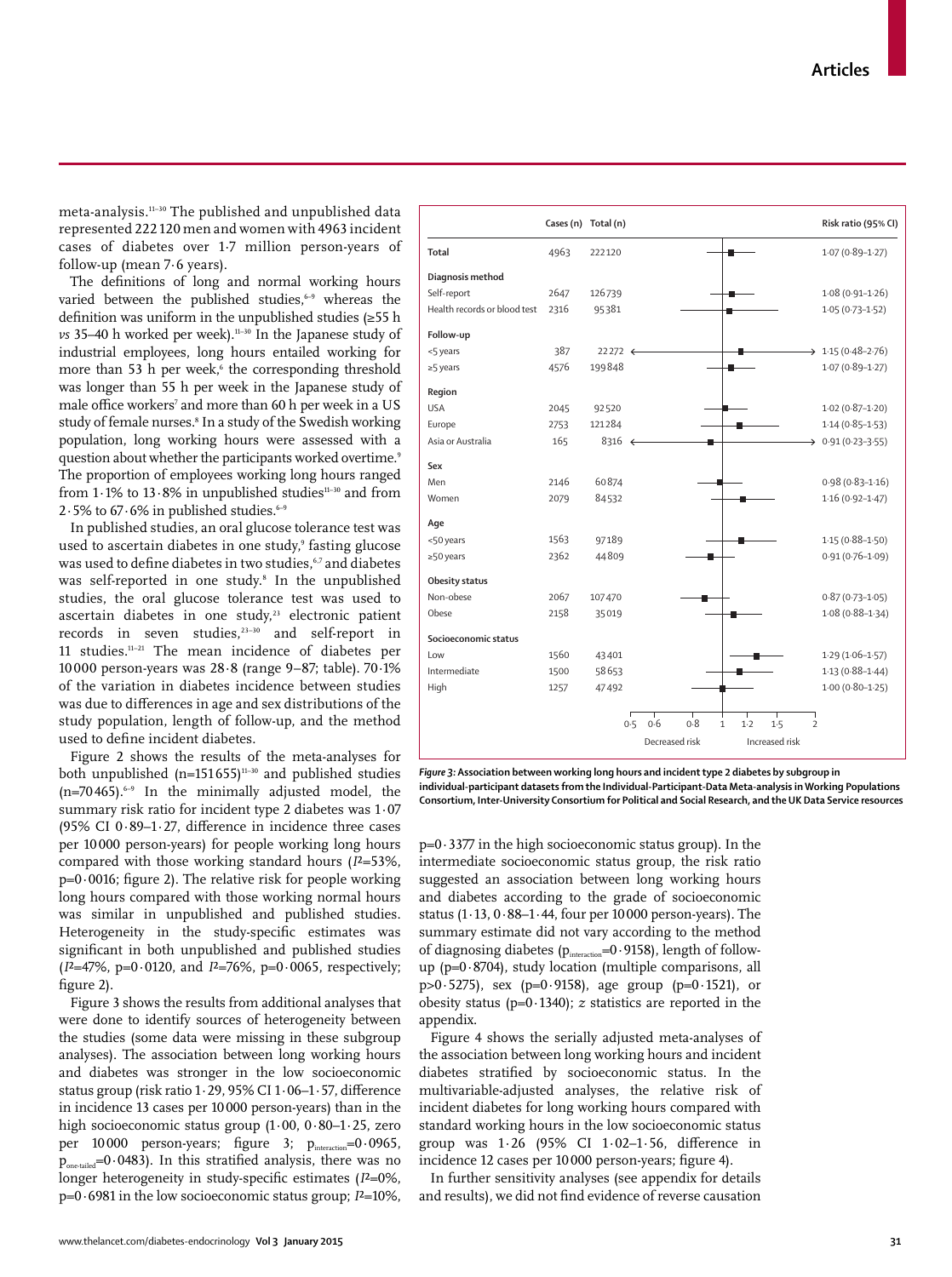

*Figure 4:* **Minimally and maximally adjusted risk ratios for the association between working long hours and risk of incident type 2 diabetes by socioeconomic status** 

bias. In low socioeconomic status groups, the summary estimate was little changed after the exclusion of the first 3 years of follow-up (appendix). Furthermore, there was no evidence of an increased diabetes risk in part-time workers (<35 h per week; appendix). To assess whether the association between long working hours and type 2 diabetes is due to shift work, we repeated the analysis with shift workers<sup>17,19,21,23,28,29</sup> excluded from the sample; the association remained unchanged.

# **Discussion**

The results of this meta-analysis suggest that working long hours does not uniformly increase the risk of developing type 2 diabetes. The findings also lend support to our hypothesis of a stronger association in low socioeconomic groups: individuals who worked 55 h or more per week had an almost 30% increased risk of developing diabetes than did those who worked 35–40 h per week. This association was robust to adjustments for age, sex, BMI, and lifestyle factors, such as leisure-time physical activity, smoking, and alcohol consumption. It also remained after shift workers were excluded from the analysis.

Our quantitative review complements previous narrative reviews that suggest that working long hours might be associated with increased morbidity.<sup>3,35</sup> We are aware of only one previous meta-analysis of long working hours and incident type 2 diabetes. It was based on three cohort studies with a total of 453 incident diabetes cases; it did not report socioeconomic-statusspecific results, and found no overall association between working hours and diabetes.<sup>36</sup> With a total of 222 120 participants and 4963 incident diabetes cases, our meta-analysis—which includes data from the three published studies that were included in the previous meta-analysis—is the largest study so far.

Results from single studies of long working hours and incident type 2 diabetes have been mixed, with one study supporting an association<sup>6</sup> and three studies finding no association.<sup> $7-9$ </sup> The only published study that suggested increased diabetes risk in individuals working long hours focused on industrial employees who were mostly in manual occupations.6 By contrast, in the three investigations with null findings the study population comprised employees of both high and low socioeconomic status<sup>8,9</sup> or only office workers.<sup>6</sup> We noted a large heterogeneity in study-specific estimates in analyses combining socioeconomic status groups, but no heterogeneity when analyses were stratified by socioeconomic status. Our meta-analysis suggests that failure to take into account the socioeconomic statusspecific pattern largely explains discrepancies in previous published studies.

We found no evidence that the association between working hours and diabetes differs between men and women, old and young, obese and non-obese participants, or by regions. Studies using self-reports to ascertain diabetes are subject to recall bias and cannot take into account undiagnosed cases. However, we noted a similar association between working hours and diabetes in studies with different methods to define diabetes, including blood-based tests that capture undiagnosed diabetes and avoid recall and reporting bias.

We defined working long hours as 55 h or more per week, a commonly used definition in previous studies,<sup>4</sup> and the reference category as 35–40 h of work per week, which is the standard working week for most people. This categorisation provides an unambiguous definition for long working hours and allowed us to estimate increased risk in relative and absolute terms with standard working hours as the reference. We did not treat working hours as a continuous variable because the interpretation of results is less straightforward and none of the published studies provided relevant data.<sup>6-9</sup>

Reverse-causation bias can mask the association between long hours and type 2 diabetes if individuals with undiagnosed diabetes or advanced prediabetes opt to work shorter hours because of tiredness associated with these illnesses. To explore this possibility, we excluded the first 3 years of follow-up from the analysis and found no evidence for reverse causation. Furthermore, individuals working reduced hours (<35 h per week) did not have higher diabetes risk than did those working normal hours.

The mechanisms underlying the association between long working hours and diabetes in the low socioeconomic status group are yet unknown. There are at least three different ways in which long hours could be hazardous. First, working long hours might be a marker of other risk factors, and once these are controlled for, it is not hazardous. According to this explanation, the residual excess risk in workers with a low socioeconomic status might be due to confounding by unmeasured confounders, such as low pay and financial constraints, with long working hours in these workers being simply a marker of personal hardships.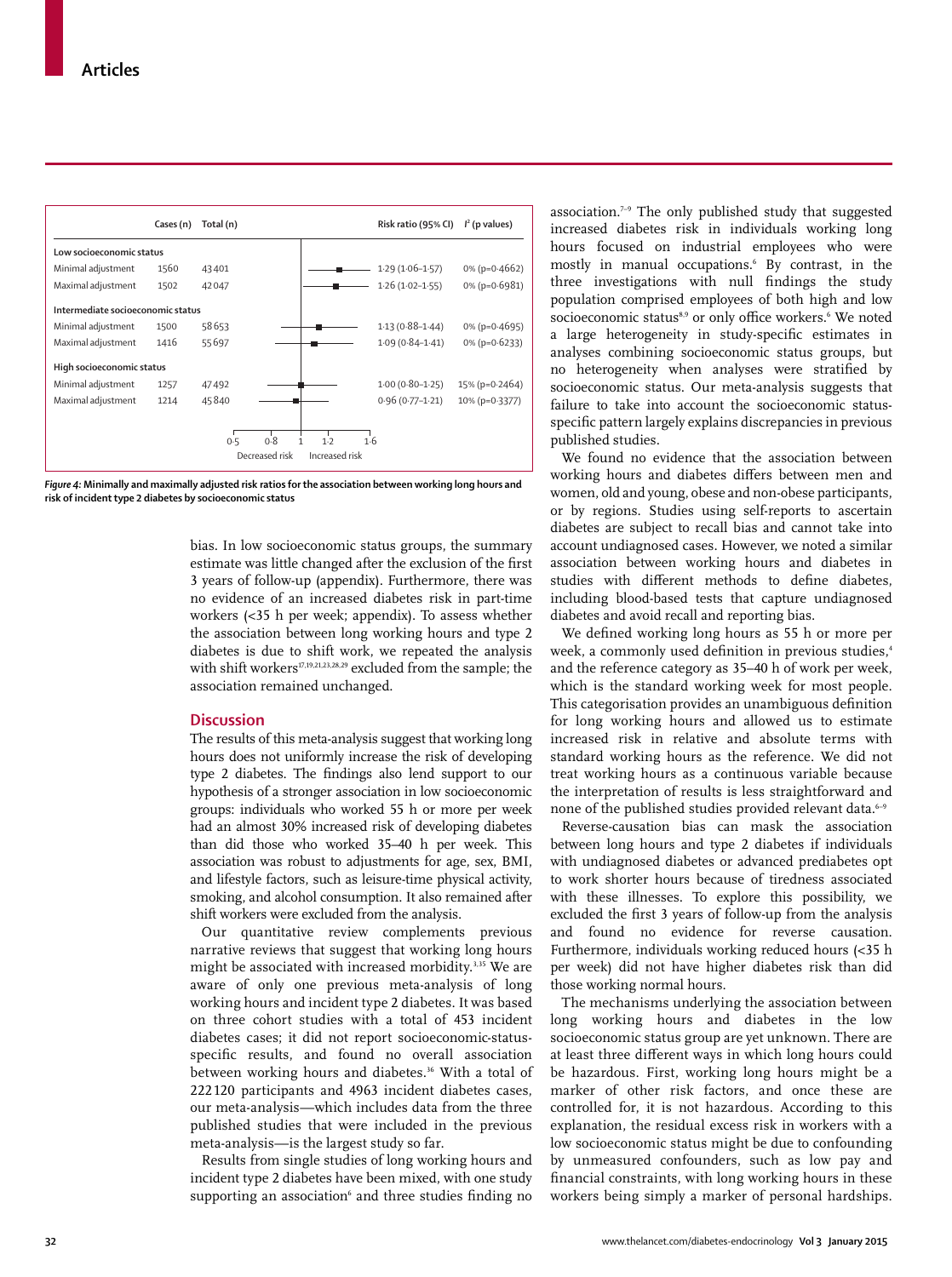By contrast, for many workers with a high socioeconomic status who do not have such hardships, working long hours is not difficult and is often voluntary to make more money or achieve important goals. Hence, for these workers, long working hours might not be hazardous to health.

Second, working long hours might be causally related to health problems because it displaces other healthrestorative behaviours, particularly sleep, time to rest, and time to engage in physical activity and social interactions. This is a causal explanation, but one that assumes a causal effect of other, more proximal risk factors. In our meta-analysis, physical activity, smoking, alcohol consumption, and obesity did not explain the association between long working hours and diabetes. Future research should focus on other potential mediating factors. For example, sleep deprivation and sleep fragmentation are associated with multiple mechanisms that increase the risk of type 2 diabetes, including decreased β-cell function and increased insulin resistance.37–39 Similarly, those with chronic stress at work, chronic anger, or who are socially isolated are at an increased risk of developing metabolic syndrome or diabetes.32,40

Third, there is a possibility that long work hours are hazardous, without the other indirect mechanisms. This effect could be due to deleterious consequences of working long working hours on personal growth and fulfilment, and happiness, but the link to the risk of physical disease seems tenuous. If being at work for more than 55 h per week is bad for metabolic health, then we ought to see an effect also in workers with a high socioeconomic status. The fact that we do not see it suggests that the association is driven by confounding or indirect effects on other risk factors.

Our results need to be considered in view of study limitations. We used observational data and so cannot eliminate confounding or confirm a causal relation between working hours and disease risk. Our systematic literature search covered studies published only in English and, although the published and unpublished data in our meta-analysis covered the USA, Japan, Australia, and several countries in Europe, not all of these studies were population based. Thus, the generalisability of our findings remains uncertain. Also, we measured working hours based on a single assessment that might not represent long-term exposure. In further studies, investigators should use repeat measurements to characterise exposure to long working hours. By the same token, confounding factors are also best assessed using repeat measurements.

In conclusion, our findings add to the understanding of the adverse health effects of long working hours by suggesting that working 55 h or more per week is associated with an increased risk of type 2 diabetes, but only in individuals from low socioeconomic status groups.

#### **Contributors**

All authors participated in designing the study, generation of hypotheses, interpretation of the data, writing and critically reviewing the paper, and approved the final version. MKi and MV did the systematic literature search. MJ searched relevant open-access datasets. MKi wrote the first draft of the report with MV, MJ, IK, AS-M, GDB, and STN in the writing group. MJ and STN did the analyses. MKi, MJ, and STN had full access to anonymised data from all individual-participant studies, except for data from COPSOQ-I, COPSOQ-II, and DWECS which were accessed by IEHM.

#### **Declaration of interests**

We declare no competing interests.

#### **Acknowledgments**

This work was supported by the European Union New and Emerging Risks in Occupational Safety and Health research programme, Finnish Work Environment Fund, Swedish Research Council for Working Life and Social Research, German Social Accident Insurance (AeKo-Project), Danish National Research Centre for the Working Environment, Academy of Finland, Ministry of Social Affairs and Employment (Netherlands), UK Medical Research Council (K013351), UK Economic and Social Research Council, US National Institutes of Health (R01HL036310; R01AG034454), and British Heart Foundation. Funding bodies for each participating cohort study are listed on their websites.

#### **References**

- 1 Murray CJL, Vos T, Lozano R, et al. Disability-adjusted life years (DALYs) for 291 diseases and injuries in 21 regions, 1990–2010: a systematic analysis for the Global Burden of Disease Study 2010. *Lancet* 2012; **380:** 2197–223.
- 2 Shaw JE, Sicree RA, Zimmet PZ. Global estimates of the prevalence of diabetes for 2010 and 2030. *Diab Res Clin Pract* 2010; **87:** 4–14.
- 3 Härmä M. Workhours in relation to work stress, recovery and health. *Scand J Work Environ Health* 2006; **32:** 502–14.
- Virtanen M, Heikkilä K, Jokela M, et al. Long working hours and coronary heart disease: a systematic review and meta-analysis. *Am J Epidemiol* 2012; **176:** 586–96.
- 5 O'Reilly D, Rosato M. Worked to death? A census-based longitudinal study of the relationship between the numbers of hours spent working and mortality risk. *Int J Epidemiol* 2013; **42:** 1820–30.
- 6 Kawakami N, Araki S, Takatsuka N, Shimizu H, Ishibashi H. Overtime, psychosocial working conditions, and occurrence of non-insulin dependent diabetes mellitus in Japanese men. *J Epidemiol Community Health* 1999; **53:** 359–63.
- 7 Nakanishi N, Nishina K, Yoshida H, et al. Hours of work and the risk of developing impaired fasting glucose or type 2 diabetes mellitus in Japanese male office workers. Occup Environ Med 2001; 58: 569-74.
- 8 Kroenke CH, Spiegelman D, Manson J, Schernhammer ES, Colditz GA, Kawachi I. Work characteristics and incidence of type 2 diabetes in women. *Am J Epidemiol* 2007; **165:** 175–83.
- 9 Eriksson AK, van den Donk M, Hilding A, Ostenson CG. Work stress, sense of coherence, and risk of type 2 diabetes in a prospective study of middle-aged Swedish men and women. *Diabetes Care* 2013; **36:** 2683–89.
- 10 Moher D, Liberati A, Tetzlaff J, Altman DG. Preferred reporting items for systematic reviews and meta-analyses: the PRISMA statement. *BMJ* 2009; **339:** b2535.
- 11 House JS, Lantz PM, Herd P. Continuity and change in the social stratification of aging and health over the life course: evidence from a nationally representative longitudinal study from 1986 to 2001/2002 (Americans' Changing Lives Study). *J Gerontol B Psychol Sci Soc Sci* 2005; **60:** 15–26.
- 12 Berkman L, Breslow L. Health and ways of living: the Alameda County Study. Oxford University Press, New York, 1983.
- 13 Madans JH, Kleinman JC, Cox CS, et al. 10 years after NHANES I: report of initial followup, 1982–84. *Public Health Rep* 1986; **101:** 465–73.
- 14 Brim OF, Ryff CD. How healthy are we? A national study of well-being at mid-life. University of Chicago Press, Chicago, 2004. Sewell WH, Houser R. Education, occupation, and earnings:
	- achievement in the early career. Academic Press, New York; 1975.
- 16 Hauser RM, Sewell WH. Birth order and educational attainment in full sibships. *Am Educ Res* J 1985; **22:** 1–23.